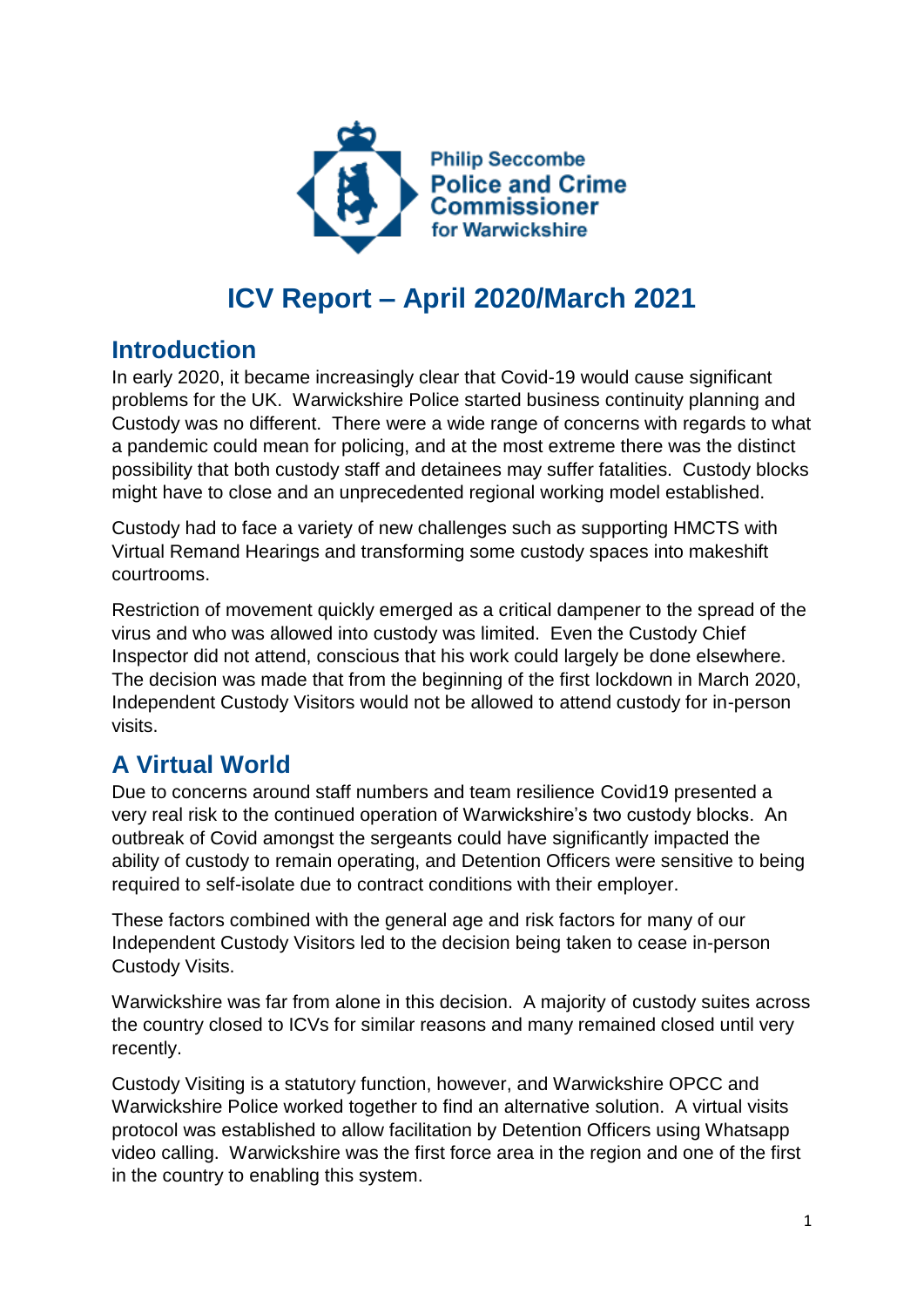This method of visiting is less authentic than the usual in-person visits as they do not allow spontaneity, requiring pre-arrangement with Detention Officers. As a result of this, after a few unsatisfactory attempts, the north panel of ICVs declined to take part. The south panel agreed to participate and completed many virtual visits; towards the end of the year they also agreed to undertake some in the north on behalf of the north panel. However the process was not without its problems. Detention Officers sometimes did not make the calls to designated ICVs when asked which led to frustration amongst both the volunteers and custody staff. There were also connectivity problems with the smartphone device in custody which could make communication between detainees and ICVs difficult.

Regardless of the challenges the virtual visiting protocol was a valiant effort to ensure statutory requirements were met despite the pandemic and the unprecedented restrictions resulting. We offer our sincere thanks to the Custody Team for working hard to make this work in the context of many other pressures and challenges, in particular Chief Inspector Adrian Davis, previous Custody Inspector Lucy Sewell, and current Custody Inspector Stuart Barnes.

In total, more than 30 virtual visits took place between April 2020 and March 2021.

## **Return to Custody**

Once the Government announced its roadmap out of lockdown in February 2021 it became clear that bringing ICVs back into custody would not only be possible but prudent. Almost a year had passed without any in-person visits, and it was anticipated that if lockdown did begin to lift then there would be a corresponding increase in detainee numbers as business as usual returned.

The Panel Chairs were consulted extensively about proposed dates and ultimately the  $17<sup>th</sup>$  May 2021 was agreed with the north panel, as this would coincide with indoor gatherings of limited numbers being allowed. The data around Covid19 continued to be scrutinised but with some adjustments to PPE requirements for ICVs – such as face visors being provided to enable better communication than masks when engaging detainees – it was agreed that ICVs could return. Following a reintroduction evening hosted by Warwickshire Police and Warwickshire OPCC at the custody block, the north panel has been conducting weekly visits to Nuneaton Custody ever since.

The south panel decided that they wished to wait for 3 weeks after the 17<sup>th</sup> May lockdown easing to ensure that Covid19 figures did not rise dangerously high in the meantime. Following a discussion after this time period they too have returned to custody as of week commencing 14th June.

### **Recruitment**

As a result of retirements, health concerns and mortality, Warwickshire's ICV numbers have dwindled to around 60% of pre-pandemic. As a result we have decided to launch a recruitment campaign. We aim over the next six months to recruit up to eight additional ICVs, although this will need to be staggered due to the training burden this puts on our remaining ICVs. We have done some work with the force's Equality and Diversity Team to try and reach as many individuals from